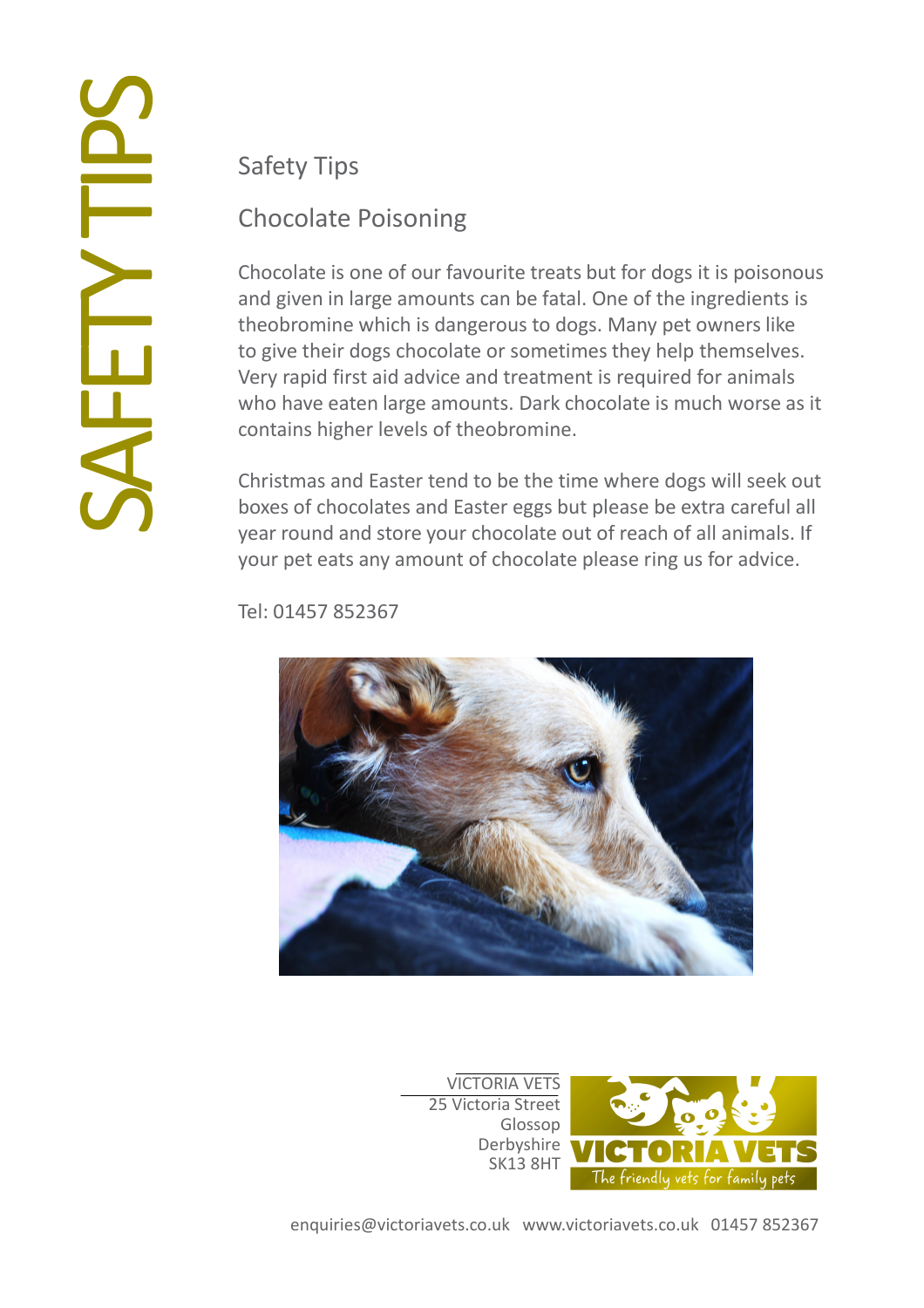# **SHETT**



### Feeding Bones

Many owners like to feed their animals a raw meat diet and give their dogs bones to eat. Bones can become stuck in their stomach or intestines if the dog can't pass them naturally. This can cause vomiting, diarrhoea and pain. We would then have to surgically remove the bone and it can be a traumatic time for pets and their owners. Not only can it be traumatic but very dangerous for your animal. The bones can cause very serious problems and sometimes be fatal. So please be extra careful when giving your pets bones from your Sunday lunch. We would recommend a complete diet such like Hills and all our staff are fully trained to give nutritional advice.

> VICTORIA VETS 25 Victoria Street Glossop Derbyshire SK13 8HT